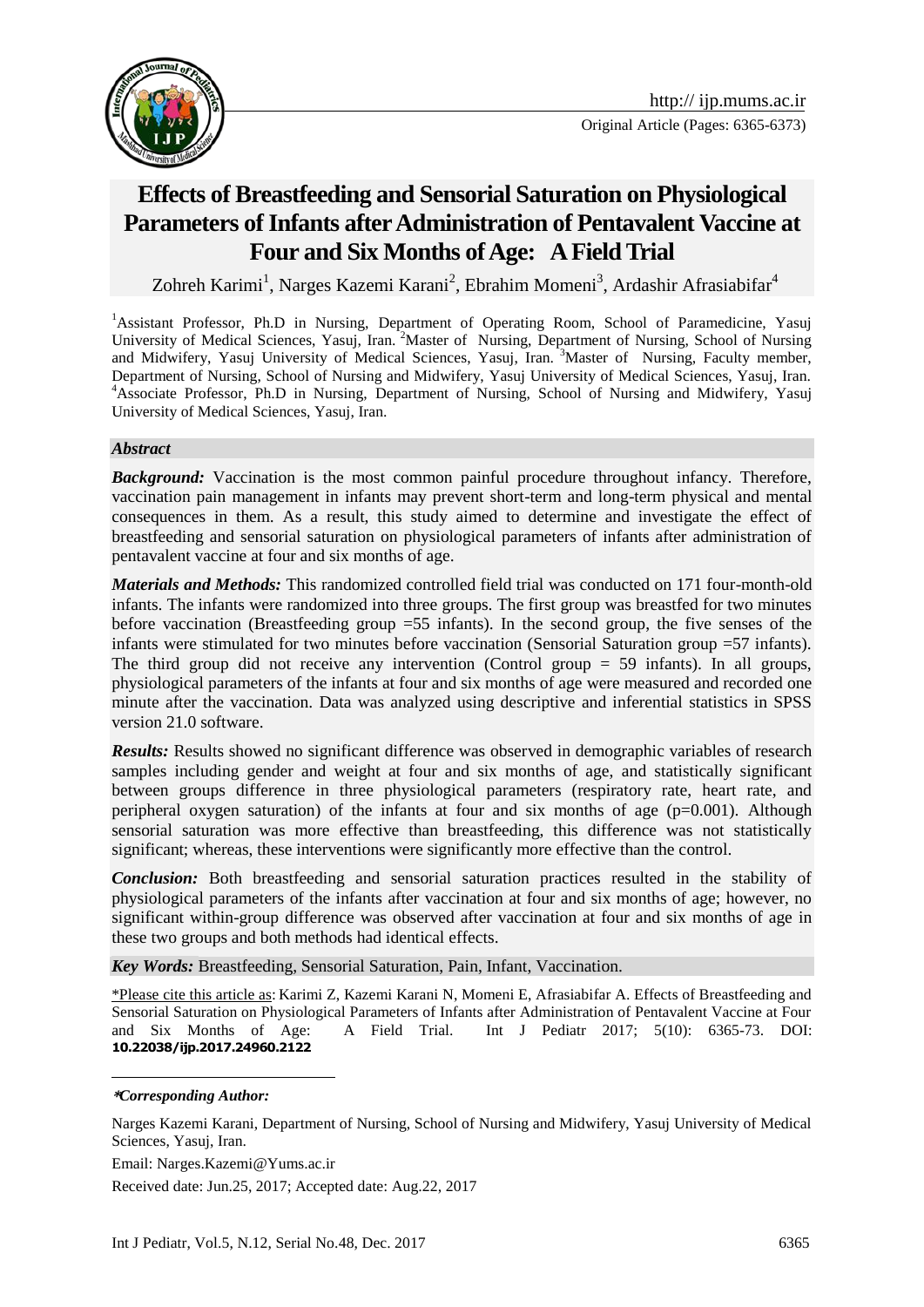## **1- INTRODUCTION**

 Vaccination is the main part of every healthcare system and the most effective and reasonable means to reduce the rate of diseases and disease-induced mortality (1- 3), and a proven means to control and eradicate diseases, which cause three million child deaths per year (4-8). Pentavalent, as a combined vaccine with five individual vaccines conjugated into one, is among the important achievements of the past 30 years after the initiation of the Expanded Program on Immunization (EPI) in Iran. This vaccine reduced the number of shots and protects the infants against 5 life-threatening diseases, namely diphtheria, pertussis, tetanus, hepatitis B and Haemophilus influenzae type b (9). According to the World Health Organization (WHO), many immunization programs have sustained high vaccine coverage levels without addressing pain during the procedure, while reducing pain could be considered a good immunization practice worldwide (10).

Despite the key role of vaccination in maintaining public health, many people postpone or reject it (4). According to Taddio et al. approximately 25% of children do not adhere to the recommended vaccination schedule (11). Among the principal causes of nonadherence, and postponing or rejecting immunization schedule by parents are fear of pain, anxiety, and distress from vaccination (12). More than 90% of children show severe distress during vaccination (13). Parents are dissatisfied of the existing pain relief methods, and negative experience from this insufficient pain management results in rejection of recommended infant vaccination schedule (14). Infants respond to harmful stimulants through physiological parameters (increased heart rate and blood pressure, variability in heart rate and intracranial pressure, and decreases in peripheral oxygen saturation (SpO2), and skin blood flow, and behavioral reactions (muscle rigidity, facial expression, crying, withdrawal and sleeplessness) (15). In response to a negative stimulus, the neurological and neurological-hormonal pathways under the hypothalamus control, is activated, resulting in increased heart rate (HR), blood pressure (BP), ventilation, etc. (16). Pain from painful procedures can be decreased through pharmacological and nonpharmacological practices (17). Distraction is an effective nonpharmacological pain management technique (18, 19). It is an intervention used to change children's sensorial stimuli during the procedure aiming at shifting their attention from the pain stimuli towards the distracting factor (20). Sensorial saturation is another distraction method, by which the senses of touch, smell, hearing, taste and vision are stimulated at the same time (21). Bellieni et al. approved the positive effects of sensorial saturation on infant pain reduction during the heel stick blood sampling (22); however, the effects of this method on infant vaccination pain have not been investigated.

Breastfeeding is another effective, natural, accessible, reasonable, complication free, and pleasant nonpharmacological method during painful procedures; however, results from different studies measuring the palliative effect of breastfeeding during painful procedures are contradictory (23- 29). Due to following reasons, the researchers intended to specify and compare the effect of breastfeeding and sensorial saturation on physiological parameters of infants after receiving pentavalent at four and six months of age:

(1) The beneficial effects of breastfeeding in reducing vaccination pain, (2) Contradictory results regarding the effectiveness of this nonpharmacological pain-relief method, (3) The lack of assessment of effectiveness of sensorial saturation in reducing pain from injection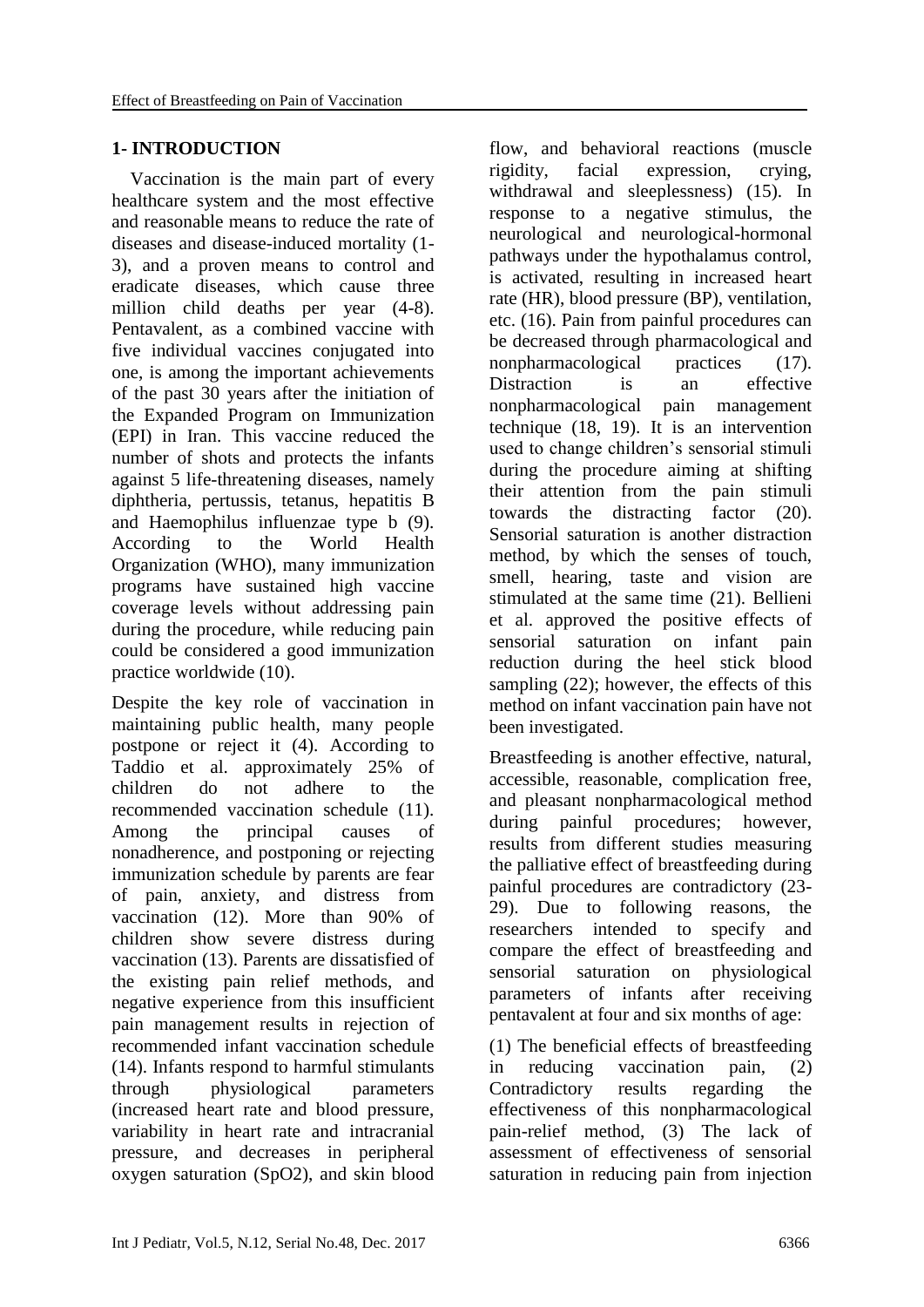of pentavalent, and (4) The lack of study in Iran on the degree of pain from administration of pentavalent (at four and six months of age).

# **2- MATERIALS AND METHODS**

### **2-1. Study design and population**

 This randomized controlled field trial was conducted on 171 four-month-old infants, visiting Shahid Dastgheib Health Center in Yasuj city, Kohgiluyeh and Boyerahmad province-Iran, for inoculation pentavalent vaccine in 2016. In the beginning of the study, 194 infants were enrolled; out of which 14 were removed because they did not meet the inclusion criteria. Finally, the remaining 180 infants, aged four months, were randomized into the three study groups. Due to the sample loss (one sample because of withdrawal of legal guardian, one because of immigration, one because of hospitalization due to having fever in the two-month interval between the two intervention stages, one because of developing bloody diarrhea and hospitalization, and five samples because of not referring for routine vaccinations at 6 months of age according to immunization schedule) during the next two months (at six months of age), data of remaining 171 infants was ultimately analyzed (55 infants in the Breastfeeding group, 57 in the Sensorial Saturation group, and 59 in the Control group).

### **2-2. Measuring tools: validity and reliability**

The checklist of physiological parameters of infants included respiratory rate per minute, heart rate per minute and peripheral oxygen saturation. The number of breaths for one minute was counted by the researcher. To assess the reliability of respiratory rate counting by the researcher, the inter observer method was employed. The heart rate (per second) and peripheral oxygen saturation (percent) were measured using a pulse oximeter (Zyklus med Model CONTEC08A, China), which had been compared with pulse oximeter Masimo Set Rainbow (Pooyandegan Rah Saadat Co., Iran) in terms of accuracy and precision.

# **2-3. Intervention**

In the Breastfeeding group, breastfeeding was performed for two minutes and then the infant vaccination was administered immediately after the breastfeeding was stopped. In the Sensorial Saturation group, following stages were done by the researcher two minutes before giving vaccination: Infant was placed lateral on the vaccination bed and his/her legs and arms were flexed but free to move. Only the movement of the vaccinated organ was limited. Then, 2 ml of dextrose solution 50% was slowly dropped on the infant's tongue with a needle-free syringe. To stimulate the sense of smell, two drops of lavender extract (Zardband Company; approved by the Ministry of Health, Treatment and Medical Education of Iran, licensed for supplement products under the registration code 70069006810002 and factory standard 65.81.00001), were poured onto sterile gas pieces and placed 30 cm away from the infant's head. The senses of sight, hearing, and touch of the infant were stimulated by keeping eye contact, speaking softly and continuously with the infant, and giving face and back massage, respectively (22). In the Control group, the routine protocol of the health center was administered, based on which the mother kept the infant's leg firm during the injection. In all three groups, the infants were laid down on the vaccination bed and injection was done by a vaccinator. After the injection, the infant was returned to mother's arms, and his/her physiological parameters (respiratory rate, heart rate, and peripheral oxygen saturation) were measured and recorded by the researcher during the first minute after the injection. In all groups, administration of pentavalent vaccine 0.5 ml was carried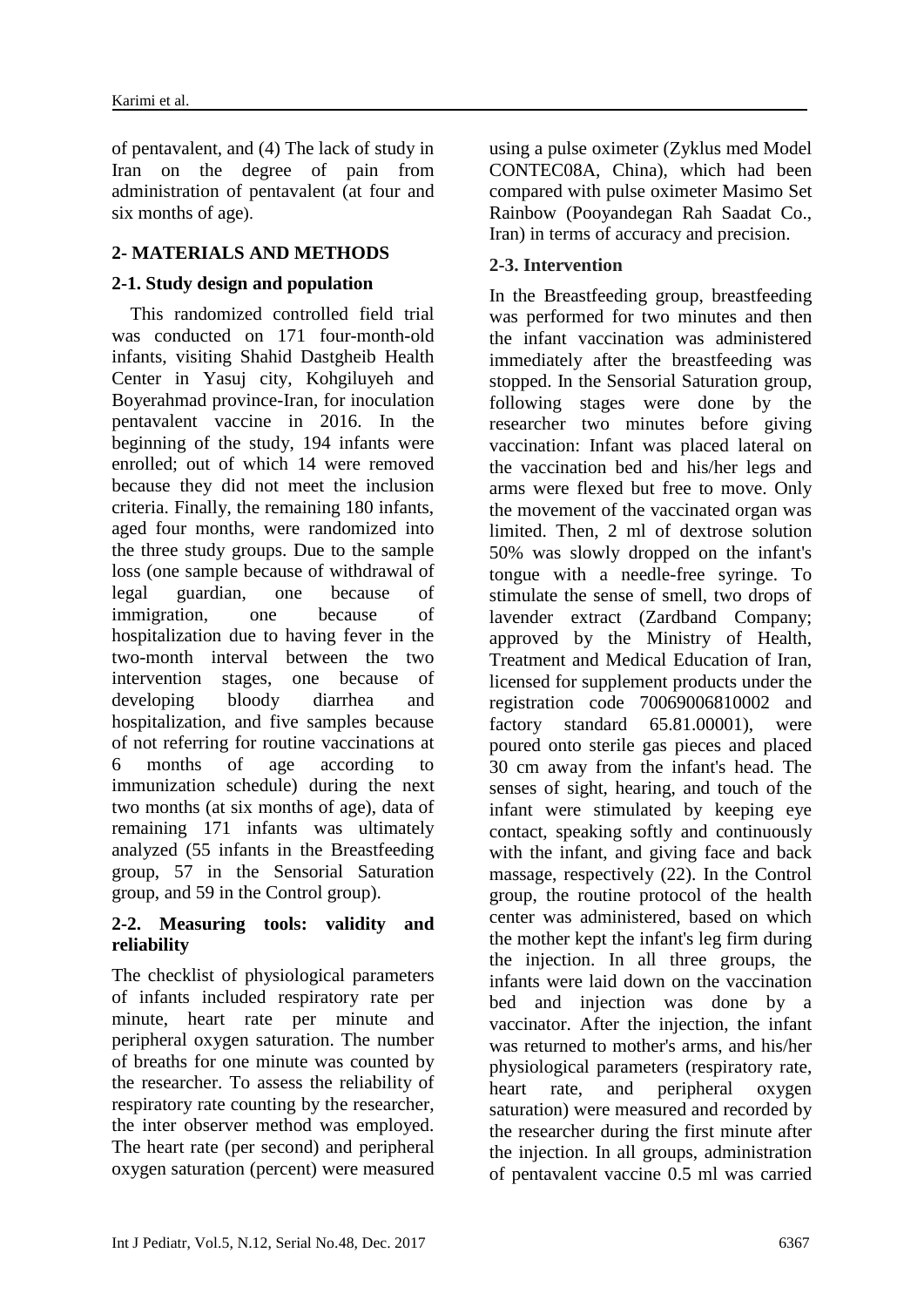out into the anterolateral half of vastus lateralis muscle of the left side under the same conditions in terms of temperature, injected solution, temperature of the injected solution, light, noise. All injections were performed by the same vaccinator in the health center using autodisable syringes (30-32). After two months, the administration of pentavalent vaccine was repeated for the same infants at six months of age under similar study conditions, and their physiological parameters were measured and recorded, too.

### **2-4. Ethical consideration**

Before initiating the interventions, research objectives were explained to the legal guardians of the infants and their written informed consent was obtained. They were assured that the collected information would only be used for the purposes of this research. This study was approved by the Research Ethics Committee of Yasuj University of Medical Sciences with the ID code IR.YUMS.REC.1395.20. It was also registered in the Iranian Registry of Clinical Trials under the code IRCT.2016051527916N1 (32).

# **2-5. Inclusion and exclusion criteria**

The inclusion criteria were infants who were healthy, without a chronic disease, with history of hospitalization, chronological age between 4 months and 4 months and 29 days, exclusively breastfed, not fed for 30 minutes before vaccination, awake, and calm; in addition, infants and their mothers should not have been given analgesics within 48 h before vaccination, and their guardians' consent should be obtained. Exclusion criteria included withdrawal of the legal guardian from participation, infants with chronic disease or hospitalization within 2-month interval between two intervention stages, and incidence of pertussis-pertinent complications after administration of pentavalent vaccine at four months of age.

# **2-6. Data Analyses**

To compare the groups in terms of demographic variables, the Chi-square and one-way analysis of variance were used. First, normal distribution of the scores of physiological parameters was determined with Kolmogorov-Smirnov test. Since these scores were not normally distributed, nonparametric statistics such as Kruskal-Wallis, Median, and Wilcoxon tests were used. In addition, the Mann-Whitney U test was used for making comparisons between every two groups. Results from all statistical tests were analyzed considering the confidence level of 95%. Significance level throughout this study was considered at p<0.05. Data was analyzed in SPSS version 21.0.

### **3-RESULTS**

 This study was conducted to specify and compare the effect of breastfeeding and sensorial saturation on physiological parameters of infants after administration of pentavalent vaccine at four and six months of age. In total, 53.8% of infants were boys and 46.2% were girls. The Chisquare tests did not show any statistically significant difference between the three groups in terms of gender  $(p=0.3)$ .

In addition, there was not any significant difference between the three groups in terms of weight at four and six months of age (p>0.05); whereas, a statistically significant between-group difference was observed between the last breastfeeding and administration of the vaccine  $(p<0.05)$ (**Table.1**). According to the results from the Kruskal-Wallis and Median tests, there was a significant between-groups difference in the mean rank and median of all physiological parameters at four and six months of age ( $p=0.001$ ). In this study, all groups were compared pairwise with Mann-Whitney U test. In terms of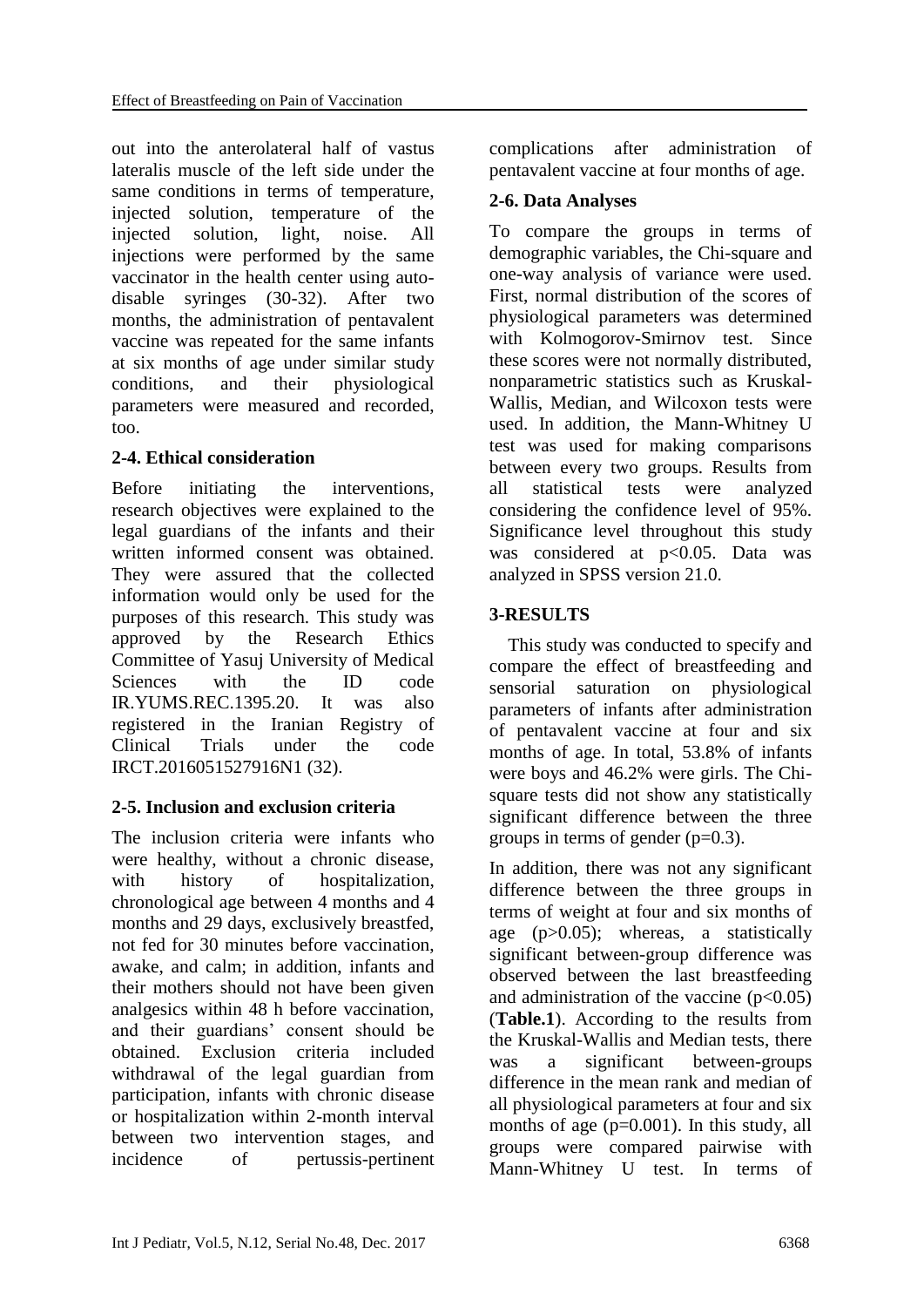physiological parameters, there was no significant difference between the Breastfeeding group and Sensorial Saturation group; whereas, the differences between the Control group and intervention groups were statistically significant. Regarding the significant between-group difference in physiological parameters, the post hoc test was conducted using the Tukey's test. Results showed that the interventions (sensorial saturation and breastfeeding) were significantly more effective than the control. Although the sensorial saturation was reported more effective than breastfeeding, this difference was not statistically significant (**Table.2**).

There was no statistically significant within-group difference in physiological parameters of the infants after vaccination at four and six months of age in the Breastfeeding group and Sensorial Saturation group (p>0.05).

Although a statistically significant difference was observed in the peripheral oxygen saturation after the vaccination at four versus six months of age in the Sensorial Saturation group, this difference was not clinically significant (since the normal level of peripheral oxygen saturation is 95-98%).

**Table-1**: Demographic characteristics of infants in Breastfeeding group, Sensorial Saturation group, and Control group

| <b>Outcomes</b>                                 |             | <b>Breastfeeding</b><br>group $(n=55)$ | Sensorial Saturation<br>group $(n=57)$ | Control group<br>$(n=59)$ | P-value       |
|-------------------------------------------------|-------------|----------------------------------------|----------------------------------------|---------------------------|---------------|
| Gender,<br>Number $(\%)$                        | Female      | 29(52.7)                               | 27(47.4)                               | 23(39)                    | 0.3           |
|                                                 | Male        | 26(47.3)                               | 30(52.6)                               | 36(61)                    |               |
| Weight (kg),<br>$Mean \pm SD$                   | Four months | $6.7+0.8$                              | $6.8 + 0.6$                            | $6.8 + 0.7$               | 0.8           |
|                                                 | Six months  | $7.4 + 0.9$                            | $7.5+0.6$                              | $7.5 + 0.7$               | $0.6^{\circ}$ |
| Time since last feed<br>$(min)$ , Mean $\pm$ SD | Four months | $63.3 \pm 30.4$                        | $51.3 \pm 13.7$                        | $57.4 + 22.7$             | 0.03          |
|                                                 | Six months  | $84.3 + 42.5$                          | $64.5 \pm 17.9$                        | $72 + 26.3$               | 0.03          |

**Table- 2**: Physiological parameters at four and six months of age in Breastfeeding group, Sensorial Saturation group, and Control group

| <b>Outcomes</b>                 |                                   | Breastfeeding group<br>$(n=55)$ | Sensorial Saturation<br>group $(n=57)$ | Control group<br>$(n=59)$ | P-value |
|---------------------------------|-----------------------------------|---------------------------------|----------------------------------------|---------------------------|---------|
|                                 |                                   | $Mean \pm SD$                   | Mean $\pm$ SD                          | $Mean \pm SD$             |         |
| Respiratory rate                | Four<br>months                    | $36+3$                          | $35.8 \pm 3$                           | $44.7 + 4.7$              | 0.001   |
|                                 | <b>Six</b><br>months              | $36+4.1$                        | $35.4 \pm 2.9$                         | $46.8 \pm 5.7$            | 0.001   |
| Heart rate                      | Four<br>months                    | $139.3 \pm 5.1$                 | $137.6 \pm 3.1$                        | $153.3 \pm 8.5$           | 0.001   |
|                                 | $\overline{\text{Six}}$<br>months | $138.4 \pm 7.4$                 | $137.6 \pm 4.9$                        | $157+9.7$                 | 0.001   |
| Peripheral<br>oxygen saturation | Four<br>months                    | $95.3 \pm 2.1$                  | $96.9 \pm 1.2$                         | $91 + 2$                  | 0.001   |
|                                 | <b>Six</b><br>months              | $95.5 \pm 1.7$                  | $96.3 \pm 1.8$                         | $90.2 \pm 1.6$            | 0.001   |

SD: Standard deviation.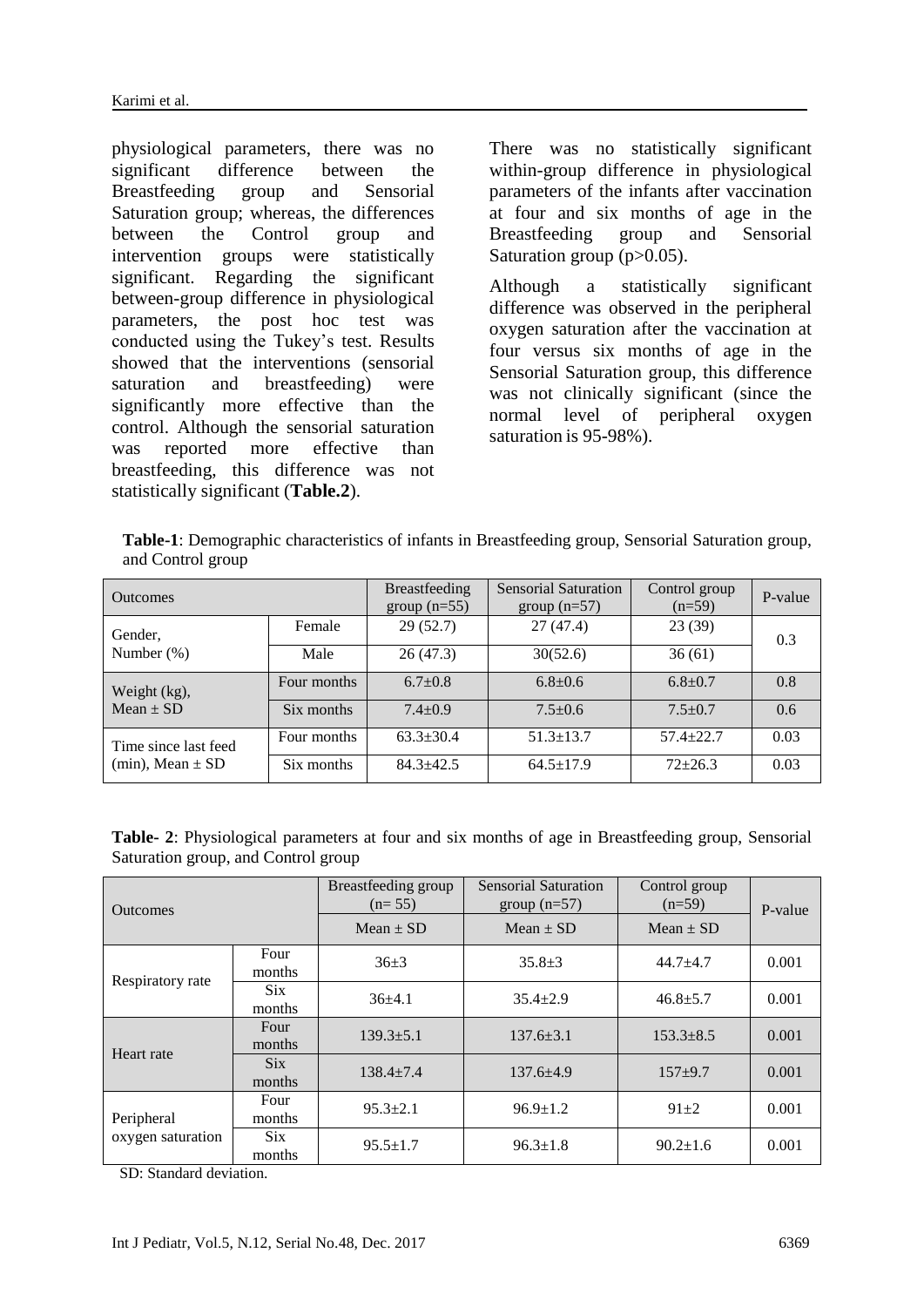### **4- DISCUSSION**

 Both breastfeeding and sensorial saturation techniques were effective in stabilizing physiological parameters of the infants after the administration of pentavalent vaccine at four and six months of age and both methods had identical effects. The age of infants and instruments employed in Kheirkha et al.'s study (34), mean weight of the infants in Haddadimoghadam et al.'s study (35), and mean interval between the last breastfeeding and vaccination in Gupta et al.'s (36) were similar to the current study. Cong et al. (37) and Cheraghi et al. (38) showed the effectiveness of kangaroo care in stabilizing physiological parameters of infants during painful procedures. Kangaroo care causes peace and painrelief in infants through skin-to-skin contact, exclusive breastfeeding, and mother-infant support (39). The breastfeeding method and results of these studies were consistent the current study. Rafati et al.'s findings were also consistent with the current study (40). Massage in their study was equated to the stimulation of the sense of touch in the Sensorial Saturation group in the current study. Stimulation through giving massage and touch inhibits the release of substance P (neurotransmitters) and blocks out the pain by affecting the central nervous system and release of analgesics, such as betaendorphin and enkephalin (41).

On the other hand, results from the Efe and Özer's study were inconsistent with those of current study. In their study, physiological parameters of the Breastfeeding group, and control were similar at the time of injection  $(42)$ . Therefore, this difference may be attributed to the length of breastfeeding. In Efe and Özer's study, vaccination was administered 30-60 seconds after the breastfeeding; however, according to different studies, breast milk can act as an endogenous opioid, like sweet solutions (43), if it is given at least two minutes to become operative (31). In the current study, breastfeeding lasted for two minutes. Results from Golchin et al.'s study are inconsistent with those of the current study (44). Impregnating a pacifier with adequate dose of sucrose, along with non-nutritive sucking could increase the serum level of beta-endorphin, as an endogenous analgesic, through stimulating the taste receptors of the tongue by operating pre-absorption mechanism within two minutes. This phenomenon increases the stability of cardiacrespiratory indices during painful procedures (31). There was no statistically significant within-group difference in physiological parameters of the infants after vaccination at four and six months of age in the Breastfeeding group and Sensorial Saturation group. According to Hockenberry and Wilson, the normal heart rate for children aged 3 months to 2 years is 80-150 bpm; in addition, the normal respiratory rate in infants aged 1 month to 11 months is 30 breaths per minute. They did not distinguish the heart rate and respiratory rate at four versus six months of age (15).

According to Miller et al., the normal respiratory rate for newborns is 40-60 breaths per minute and for six-month-old infants are 25-35 breaths per minute. They also did not distinguish the infants at two, four, and six months of age in this regard (45). The lack of significant clinical difference in the effect of breastfeeding and sensorial saturation on physiological parameters of infants after administration of pentavalent vaccine at four and six months of age can be attributed to the short interval between these two times and similarity of physiological parameters at these ages. Despite a broad literature review within our scope of information, we did not find a similar study in terms of the interval between two stages of the study. Gao et al. compared the heart rate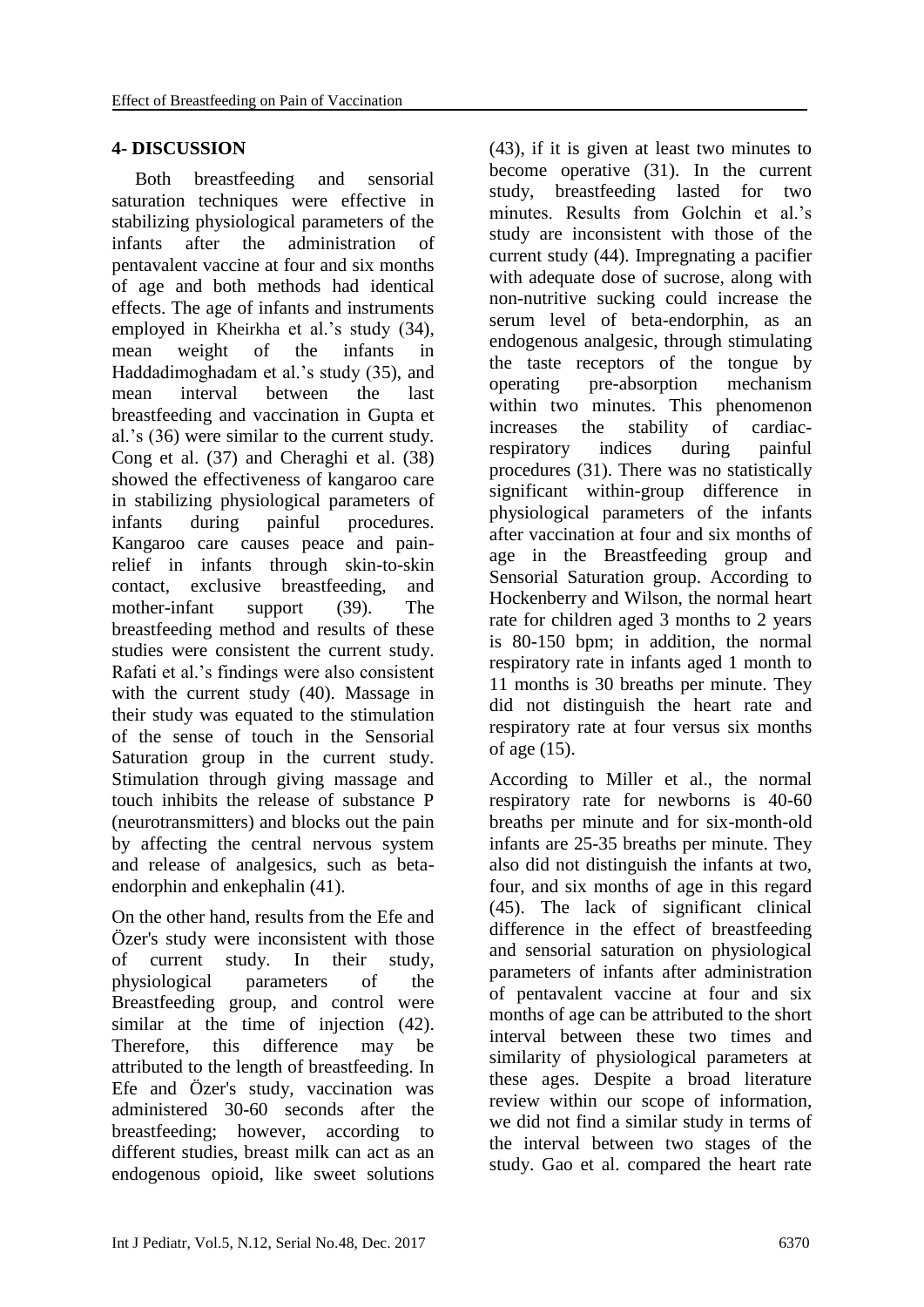and the length of crying for premature infants one minute before the intervention, during the intervention, and two minutes after the heel stick blood sampling (with four repetitions) in the kangaroo care and control groups (46). This study reported the effectiveness of repetition of kangaroo care procedure on anesthesia in infants during a repetitive painful procedure.

### **4-1. Limitations of the study**

Among research limitations was the anxiety in infants from being in an unfamiliar environment, which was out of the researcher's control. Another limitation was in generalizability of the results to unhealthy children. In addition, given the research methodology, blinding could not be imposed.

### **5- CONCLUSION**

 According to the results, the breastfeeding and sensorial saturation stabilized physiological parameters of infants after vaccination; however, no within-group difference was observed in these parameters after the administration of pentavalent vaccine at four and six months of age in the Breastfeeding group and Sensorial Saturation group. Given the importance of early control and treatment of pain in infants to prevent short- and long-term physical and mental consequences of pain, the use of breastfeeding and sensorial saturation is recommended during painful procedures.

### **6- AUTHORS CONTRIBUTIONS**

- ZK, NKK, EM and AA participated in the study design.
- NKK participated in data acquisition.
- NKK drafted the manuscript modified by ZK, EM and AA. All authors read and approved the final manuscript.

### **7- CONFLICT OF INTEREST:** None.

### **8- REFERENCES**

1. Kaur l, Kaur S, Kalia R, Bharti B. Analgesic effect of breast feeding in infants during immunization injections: Randomized control trial. Nursing and Midwifery Research Journal 2009;5(4):142-54.

2. Kruger C, Olsen OE, Mighay E, Ali M. Immunisation coverage and its associations in rural Tanzanian infants. Rural and remote health. 2013;13(4):2457.

3. Koumare AK, Traore D, Haidara F, Sissoko F, Traore I, Drame S, et al. Evaluation of immunization coverage within the Expanded Program on Immunization in Kita Circle, Mali: a cross-sectional survey. BMC international health and human rights. 2009; 9 Suppl 1:S13.

4. Taddio A, Shah V, Leung E, Wang J, Parikh C, Smart S, et al. Knowledge translation of the HELPinKIDS clinical practice guideline for managing childhood vaccination pain: usability and knowledge uptake of educational materials directed to new parents. BMC Pediatrics. 2013;13:23.

5. Odusanya OO, Alufohai EF, Meurice FP, Ahonkhai VI. Determinants of vaccination coverage in rural Nigeria. BMC Public Health. 2008;8:381.

6. Sanou A, Simboro S, Kouyate B, Dugas M, Graham J, Bibeau G. Assessment of factors associated with complete immunization coverage in children aged 12-23 months: a cross-sectional study in Nouna district, Burkina Faso. BMC International Health and Human Rights. 2009; 9 Suppl 1:S10.

7. Ghazizade Hashemi SA, Bayyenat S, Purbafrani A, Taghizade Moghaddam H, Saeidi M. Comparison of Immunization in Iran and Turkey between Years 1980- 2013. Int J Pediatr. 2014; 2(3.3): 75-83.

8. Vakili R, Ghazizadeh Hashemi A, Khademi Gh, Ajilian Abbasi M, Saeidi M. Immunization Coverage in WHO Regions: A Review Article; 3(2.1): 111-18.

9. Kasvaee MS. Guide five vaccine Pentavac. Monthly child. 2015;107:21. [In Persian].

10. World Health Organization. Reducing pain at the time of vaccination: WHO position paper, September 2015-Recommendations. Vaccine. 2016; 34(32):3629-30.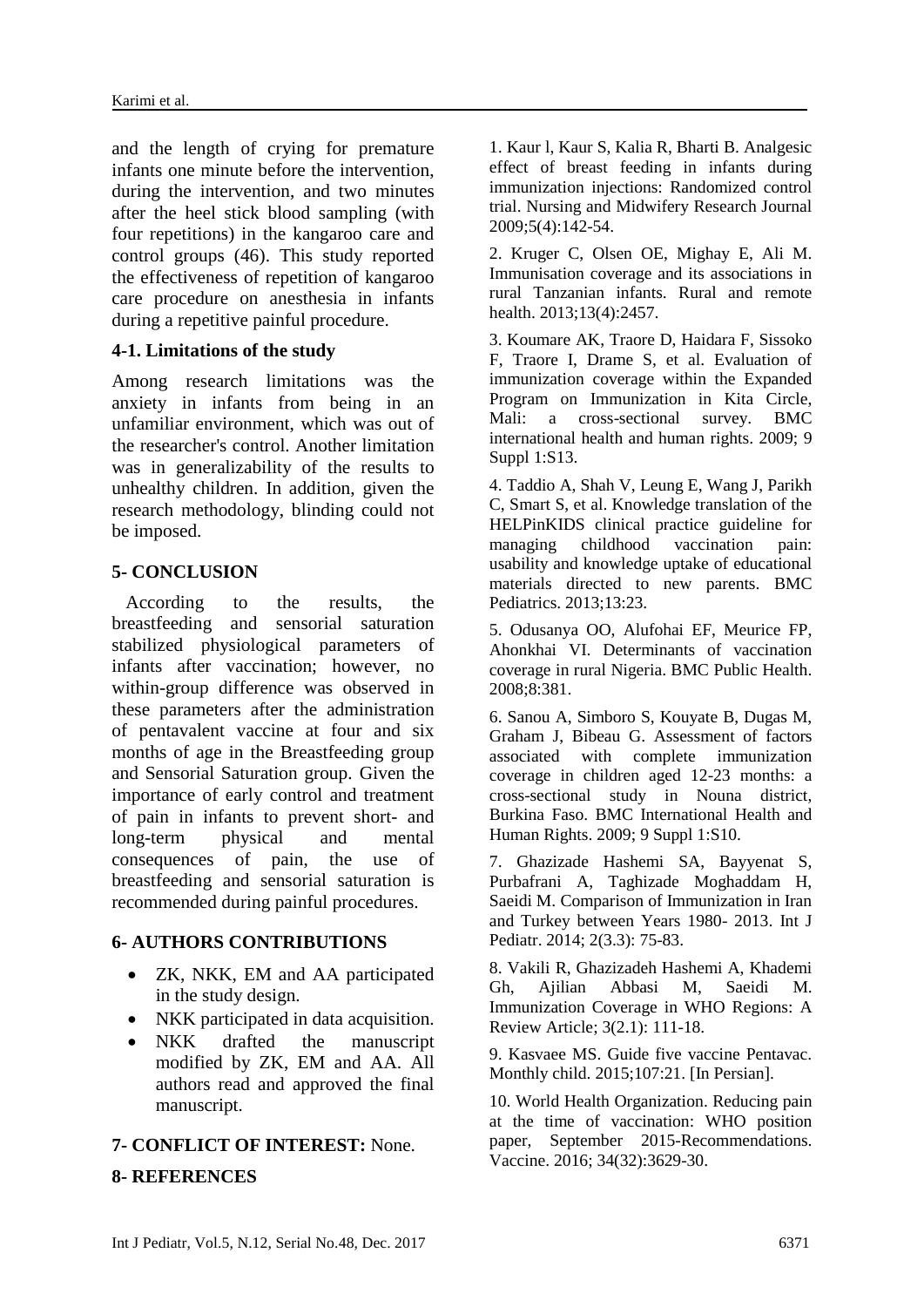11. Taddio A, Chambers CT, Halperin SA, Ipp M, Lockett D, J.Rieder M, et al. Inadequate pain management during routine childhood immunizations: The nerve of it. Clinical Therapeutics. 2009;31:152-67.

12. Shadkam MN, Nasiriani K, Ayattollahe J, Shakiba M. The effect of EMLA cream on reducing pain due to vaccination in children. IJN. 2008;21(53):85-91. [In Persian].

13. Taddio A, Flanders D, Weinberg E, Lamba S, Vyas C, Ilersich AF, et al. A randomized trial of rotavirus vaccine versus sucrose solution for vaccine injection pain. Vaccine. 2015;33:2939-43.

14. Koller D, Goldman RD. Distraction techniques for children undergoing procedures: A critical review of pediatric research. J Ped Nurs. 2012;27:652-81.

15. Hockenberry MJ, Wilson D. Wong's nursing care of infants and children. 9th ed. St.Louis: Elsevier; 2011.

16. Hinkle J, Cheever KH. Individual and family homeostasis, stress, and adaptation. Brunner & Suddarth's Textbook of medical surgical nursing. 13th ed. Philadelphia: Wolters Kluwer; 2014. pp. 77-94.

17. Boroumandfar K, Khodaei F, Abdeyazdan Z, Maroufi M. Comparison of vaccinationrelated pain in infants who receive vapocoolant spray and breastfeeding during injection. Iran J Nurs and Midwife Res. 2013; 18(1):33-7.

18. Heidarigorji A, Taebei M, Ranjbar M, Babaeihatkehlouei M, Goudarzian AH. Effect of Distraction Technique and Hypnosis in Pain of Bone Marrow Aspiration in Children: a Narrative Review. Int J Pediatr. 2017;5(3):4521-31.

19. Kaheni S, Rezai MS, Bagheri-Nesami M, Goudarzian AH. The Effect of Distraction Technique on the Pain of Dressing Change among 3-6 Year-old Children. Int J Pediatr. 2016;4(4):1603-10.

20. Hillgrove-Stuart J, Pillai Riddell R, Horton R, Greenberg S. Toy-mediated distraction: clarifying the role of agent of distraction and preneedle distress in toddlers. Pain research and management. 2013;18(4):197-202.

21. Ballantyne JC, Cousins MJ, Giamberardino MA, Jamison RN, McGrath PA, Rajagopal MR, et al. Acute pain management in newborn infants. IASP. 2011;19(6):1-6.

22. Bellieni CV, Bagnoli F, Perrone S, Nenci A, Cordelli DM, Fusi M, et al. Effect of multisensory stimulation on analgesia in term neonates: a randomized controlled trial. Pediatric Research. 2002; 51(4):460-3.

23. Savabiesfahani M, Sheykhi S, Abdeyazdan Z, Jodakee M, Boroumandfar K. A comparative study on vaccination pain in the methods of massage therapy and mothers' breast feeding during injection of infants referring to Navabsafavi Health Care Center in Isfahan. Iranian journal of nursing and midwifery research. 2013; 18(6):494-8.

24. Sahebihag MH, Hosseinzadeh M, Mohammadpourasl A, Kosha A. The effect of breastfeeding, oral sucrose and combination of oral sucrose and breastfeeding in infant's pain relief during vaccination. Iranian journal of nursing and midwifery research. 2011;16(1):1- 7.

25. Bilgen H, Ozek E, Cebeci D, Ors R. Comparison of sucrose, expressed breast milk, and breast-feeding on the neonatal response to heel prick. The journal of pain: official journal of the American Pain Society. 2001; 2(5):301- 5.

26. Karimi A, Bagheri S, Khadivzadeh T, Mirzaii Najmabadi Kh. The Effect of an Interventional Program, Based on the Theory of Ethology, on Breastfeeding Competence of Infants. Iranian Journal of Neonatology 2014; 5(3): 10-12.

27. Khosravi Anbaran Z, Baghdari N, Sadeghi Sahebzad E, Moradi M, Karimi FZ. Comparing Infant Nutrition in Wanted and Unwanted Pregnancies. Int J Pediatr 2016; 4(12): 4043-50.

28. Khadivzadeh T, Karimi FZ, Tara F, Bagheri S. The Effect of Postpartum Mother– Infant Skin-to-Skin Contact on Exclusive Breastfeeding In neonatal period: A Randomized Controlled Trial. Int J Pediatr 2016; 4(5): 5409-17.

29. [Saeidi M,](https://www.scopus.com/authid/detail.uri?authorId=55927110500&eid=2-s2.0-85006924985) [Vakili R,](https://www.scopus.com/authid/detail.uri?authorId=55966390700&eid=2-s2.0-85006924985) [Khakshour A,](https://www.scopus.com/authid/detail.uri?authorId=55550328600&eid=2-s2.0-85006924985)  Taghizade [Moghaddam H,](https://www.scopus.com/authid/detail.uri?authorId=57192586132&eid=2-s2.0-85006924985) [Kiani MA,](https://www.scopus.com/authid/detail.uri?authorId=54683993700&eid=2-s2.0-85006924985) [Zarif B,](https://www.scopus.com/authid/detail.uri?authorId=57192586817&eid=2-s2.0-85006924985)